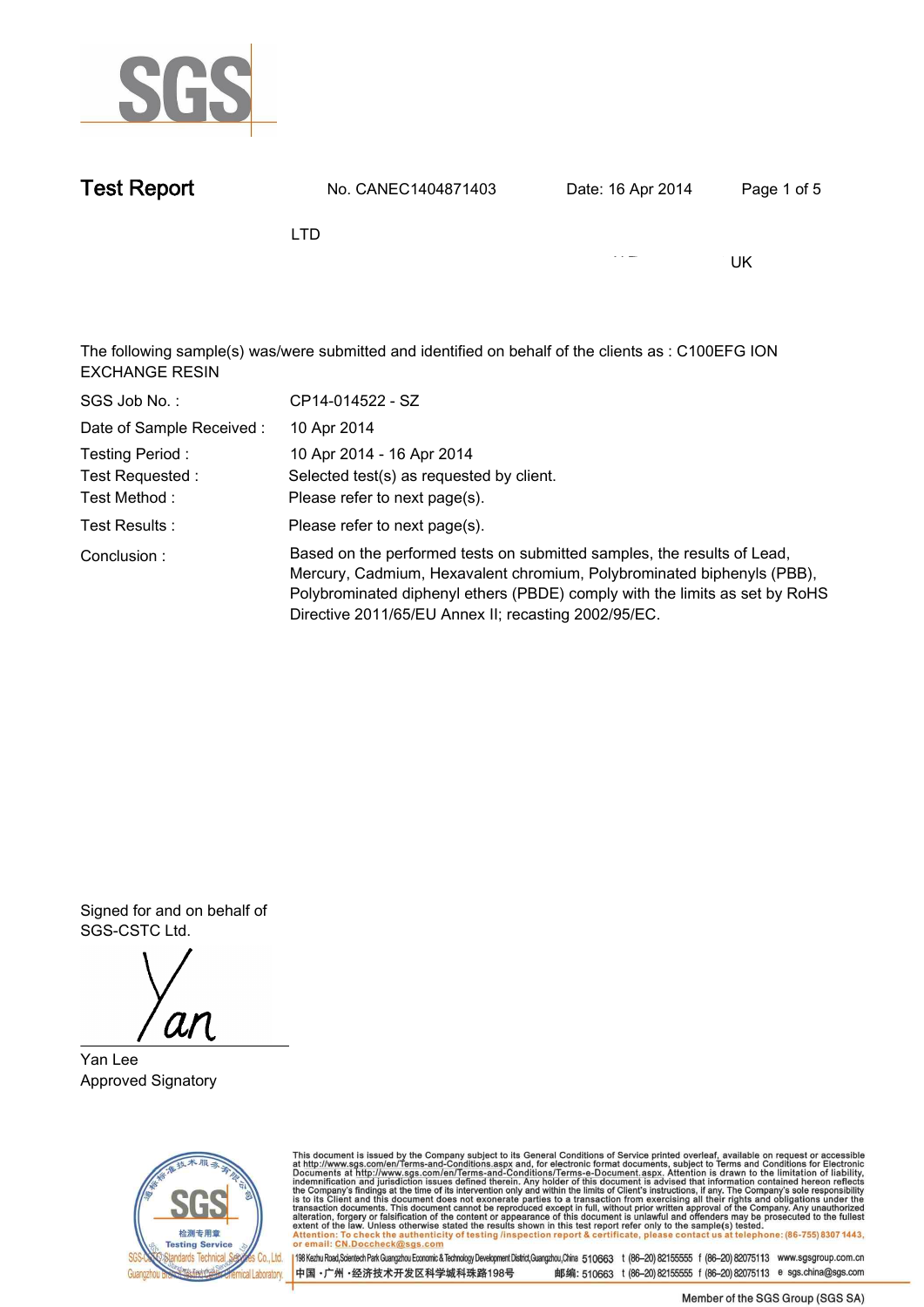

**Test Report. No. CANEC1404871403 Date: 16 Apr 2014. Page 2 of 5.**

**Test Results :.**

**Test Part Description :.**

| Specimen No.    | <b>SGS Sample ID</b> | <b>Description</b> |
|-----------------|----------------------|--------------------|
| SN <sub>1</sub> | CAN14-048714.003     | Brown material     |

- **Remarks :.(1) 1 mg/kg = 1 ppm = 0.0001%.**
	- **(2) MDL = Method Detection Limit.**
	- **(3) ND = Not Detected ( < MDL ).**
	- **(4) "-" = Not Regulated.**

## **RoHS Directive 2011/65/EU.**

**Test Method :. (1)With reference to IEC 62321-5:2013, determination of Cadmium by ICP-OES. (2)With reference to IEC 62321-5:2013, determination of Lead by ICP-OES. (3)With reference to IEC 62321-4:2013, determination of Mercury by ICP-OES. (4)With reference to IEC 62321:2008, determination of Hexavalent Chromium by Colorimetric Method using UV-Vis.**

**(5)With reference to IEC 62321:2008, determination of PBBs and PBDEs by GC-MS..**

| Test Item(s)               | <u>Limit</u> | <u>Unit</u> | <b>MDL</b>     | 003       |
|----------------------------|--------------|-------------|----------------|-----------|
| Cadmium (Cd)               | 100          | mg/kg       | $\overline{2}$ | ND        |
| Lead (Pb)                  | 1,000        | mg/kg       | 2              | <b>ND</b> |
| Mercury (Hg)               | 1,000        | mg/kg       | 2              | ND        |
| Hexavalent Chromium (CrVI) | 1,000        | mg/kg       | 2              | ND        |
| Sum of PBBs                | 1,000        | mg/kg       |                | ND        |
| Monobromobiphenyl          |              | mg/kg       | 5              | ND        |
| Dibromobiphenyl            | -            | mg/kg       | 5              | ND        |
| Tribromobiphenyl           | -            | mg/kg       | 5              | ND        |
| Tetrabromobiphenyl         |              | mg/kg       | 5              | ND        |
| Pentabromobiphenyl         |              | mg/kg       | 5              | ND        |
| Hexabromobiphenyl          |              | mg/kg       | 5              | <b>ND</b> |
| Heptabromobiphenyl         |              | mg/kg       | 5              | <b>ND</b> |
| Octabromobiphenyl          |              | mg/kg       | 5              | ND        |
| Nonabromobiphenyl          |              | mg/kg       | 5              | ND        |
| Decabromobiphenyl          |              | mg/kg       | 5              | ND        |
| Sum of PBDEs               | 1,000        | mg/kg       |                | ND        |
| Monobromodiphenyl ether    |              | mg/kg       | 5              | <b>ND</b> |



This document is issued by the Company subject to its General Conditions of Service printed overleaf, available on request or accessible at http://www.sgs.com/en/Terms-and-Conditions.aspx and, for electronic format documen

198 Kezhu Road,Scientech Park Guangzhou Economic & Technology Development District,Guangzhou,China 510663 t (86-20) 82155555 f (86-20) 82075113 www.sgsgroup.com.cn 中国·广州·经济技术开发区科学城科珠路198号 邮编: 510663 t (86-20) 82155555 f (86-20) 82075113 e sgs.china@sgs.com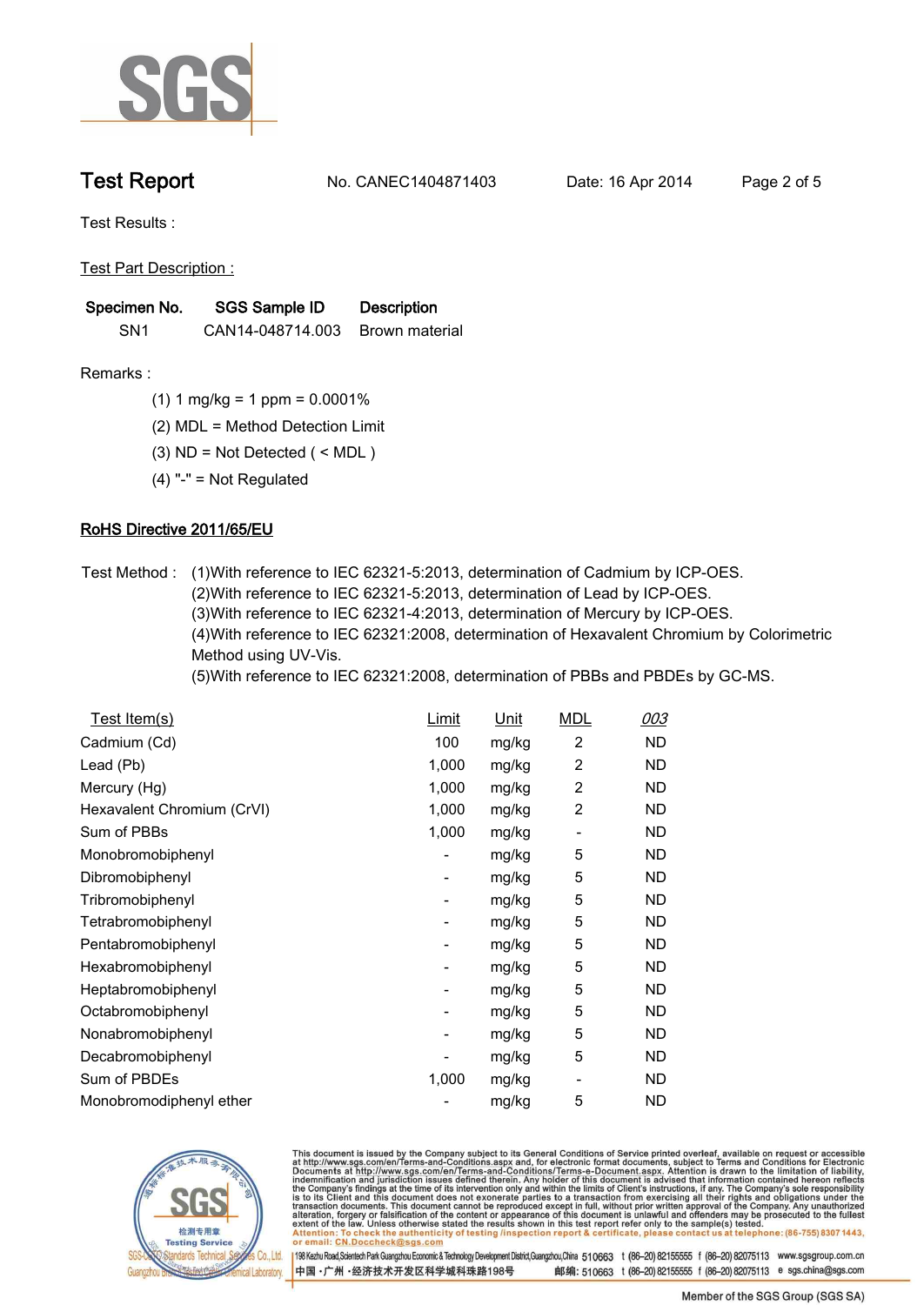

| <b>Test Report</b>       | No. CANEC1404871403 |       |            | Date: 16 Apr 2014 | Page 3 of 5 |
|--------------------------|---------------------|-------|------------|-------------------|-------------|
| Test Item(s)             | Limit               | Unit  | <b>MDL</b> | 003               |             |
| Dibromodiphenyl ether    | ٠                   | mg/kg | 5          | <b>ND</b>         |             |
| Tribromodiphenyl ether   | ٠                   | mg/kg | 5          | <b>ND</b>         |             |
| Tetrabromodiphenyl ether | ٠                   | mg/kg | 5          | <b>ND</b>         |             |
| Pentabromodiphenyl ether | Ξ.                  | mg/kg | 5          | <b>ND</b>         |             |
| Hexabromodiphenyl ether  | Ξ.                  | mg/kg | 5          | <b>ND</b>         |             |
| Heptabromodiphenyl ether | ٠                   | mg/kg | 5          | <b>ND</b>         |             |
| Octabromodiphenyl ether  | -                   | mg/kg | 5          | <b>ND</b>         |             |
| Nonabromodiphenyl ether  | ٠                   | mg/kg | 5          | <b>ND</b>         |             |
| Decabromodiphenyl ether  | $\blacksquare$      | mg/kg | 5          | <b>ND</b>         |             |

**Notes :.**

**(1) The maximum permissible limit is quoted from the directive 2011/65/EU, Annex II.**



This document is issued by the Company subject to its General Conditions of Service printed overleaf, available on request or accessible at http://www.sgs.com/en/Terms-and-Conditions.aspx and, for electronic format docume

198 Kezhu Road,Scientech Park Guangzhou Economic & Technology Development District,Guangzhou,China 510663 t (86-20) 82155555 f (86-20) 82075113 www.sgsgroup.com.cn 邮编: 510663 t (86-20) 82155555 f (86-20) 82075113 e sgs.china@sgs.com 中国·广州·经济技术开发区科学城科珠路198号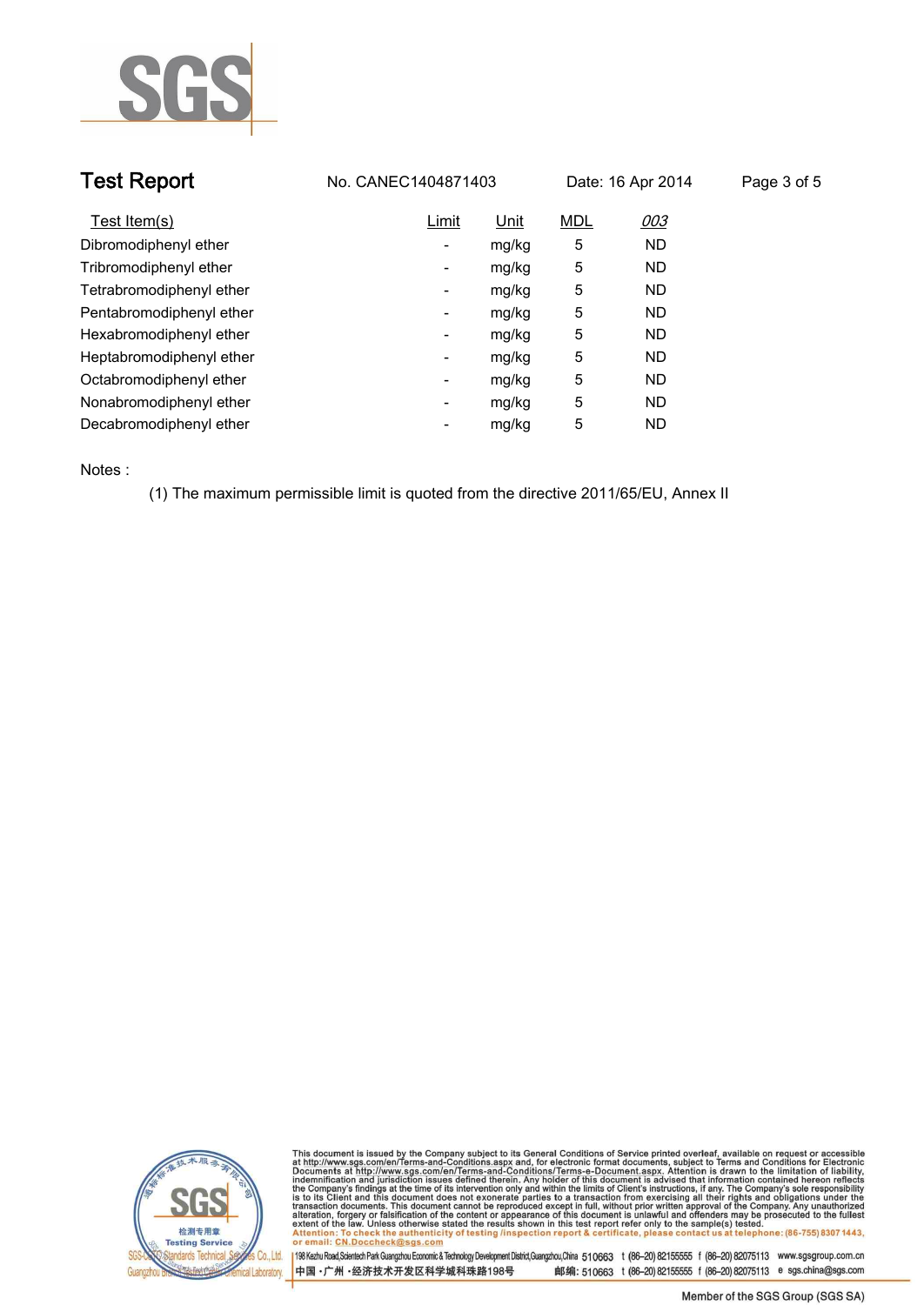

**Test Report. No. CANEC1404871403** Date: 16 Apr 2014 Page 4 of 5

# **ATTACHMENTS**

### **RoHS Testing Flow Chart**

- **1) Name of the person who made testing: Michael Tso / Cutey Yu**
- **2) Name of the person in charge of testing: Adams Yu / Yolanda Wei**
- **3) These samples were dissolved totally by pre-conditioning method according to below flow chart (Cr6+ and PBBs/PBDEs test method excluded).**



检测专用章 **Testing Service** Standards Technical Co., Ltd. ical Laboratory. This document is issued by the Company subject to its General Conditions of Service printed overleaf, available on request or accessible at http://www.sgs.com/en/Terms-and-Conditions.aspx and, for electronic format docume CN.Doccheck@sas.com

198 Kezhu Road,Scientech Park Guangzhou Economic & Technology Development District,Guangzhou,China 510663 t (86-20) 82155555 f (86-20) 82075113 www.sgsgroup.com.cn 中国·广州·经济技术开发区科学城科珠路198号 邮编: 510663 t (86-20) 82155555 f (86-20) 82075113 e sgs.china@sgs.com